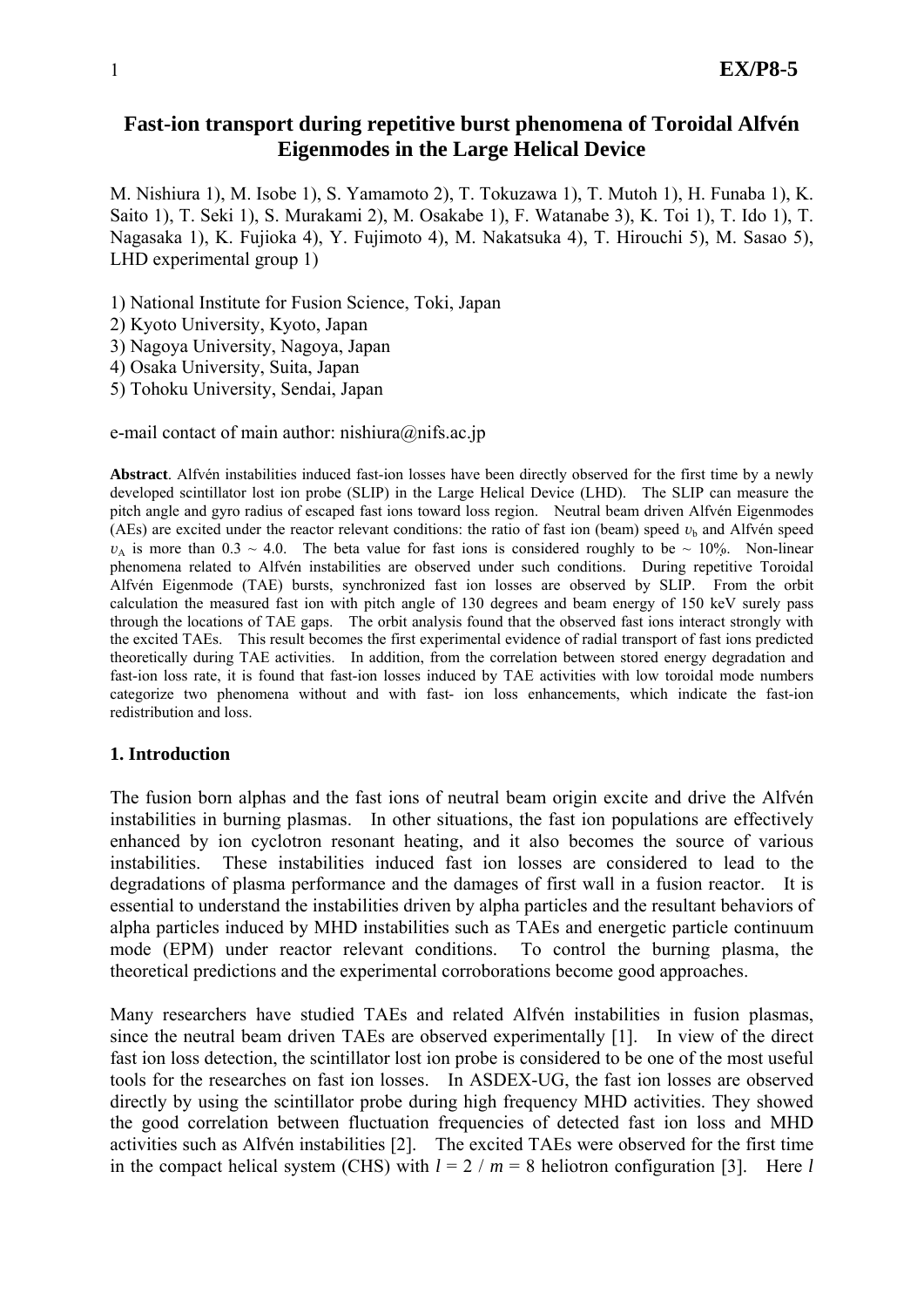and *m* are the poloidal and the toroidal mode numbers of the helical plasma. The fast ion transports related to both EPM and TAE instabilities have been under intense studies in CHS [4]. In LHD, the sudden drop of stored energy during TAE activities has already reported in Refs.[5-8]. These experiments become the complements of tokamak reversed shear configuration and reactor relevant condition  $v_{b//} > v_A$  during Alfvén activities. The neutral particle flux is measured by the neutral particle analyzer (NPA), and then they conclude that TAE bursts enhance the radial transport of fast ions [8]. In the experimental conditions similar to Ref. [8], the fast ion losses are observed directly by the scintillator lost ion probe (SLIP) [9], and some typical results are reported during the repetitive bursts of fast-ion losses synchronized with those bursts of TAEs in LHD [10].

In JT-60U, the reversed shear-AE induced fast ion redistribution is observed successfully from the neutron profile measurement [11]. However the diagnostics is difficult to distinguish between the redistribution and the loss clearly, and is no information on escaped fast-ion orbits on phase space.

In view of the characterization of redistribution and/or loss for fast ions in stellarator/heliotron system during the repetitive bursting TAEs, the fast ion losses are measured by the SLIP. The profiles of beam and thermal pressures are obtained from FIT code with plasma parameters of  $T_e$ , n<sub>e</sub>, and an assumption of  $T_i = T_e$ . We make the progresses for understanding the fast ion confinements, transports, and losses in this paper.

# **2. Scintillator-lost ion probe (SLIP) on LHD**

For the studies of fast-ion confinement and loss, the scintillator-lost ion probe has been designed and was installed into a new location of LHD. The toroidal location of SLIP is shown in FIG. 1. The SLIP consists of a periscope with eyepiece, relay, and objective lenses to transmit the scintillator light to the outside of the vacuum vessel. The transmitted light is divided into two paths; one is introduced into an image intensified charge coupled device camera (ICCD camera) and another 3x3 photomultiplier arrays. The scintillator of Ag:ZnS deposited on the glass plate is mounted inside the SLIP head. The fast ions enter into the SLIP head from the small aperture and hit the scintillator surface. The basic head structure is the same as the previous one mentioned in Ref. [9].



*FIG. 1. Left: top view of LHD. The previous and the new installed SLIPs are drawn. The previous SLIP has already removed. Right: The cross sectional view of the ergodic layer of LHD is plotted with the location of the tip of new SLIP*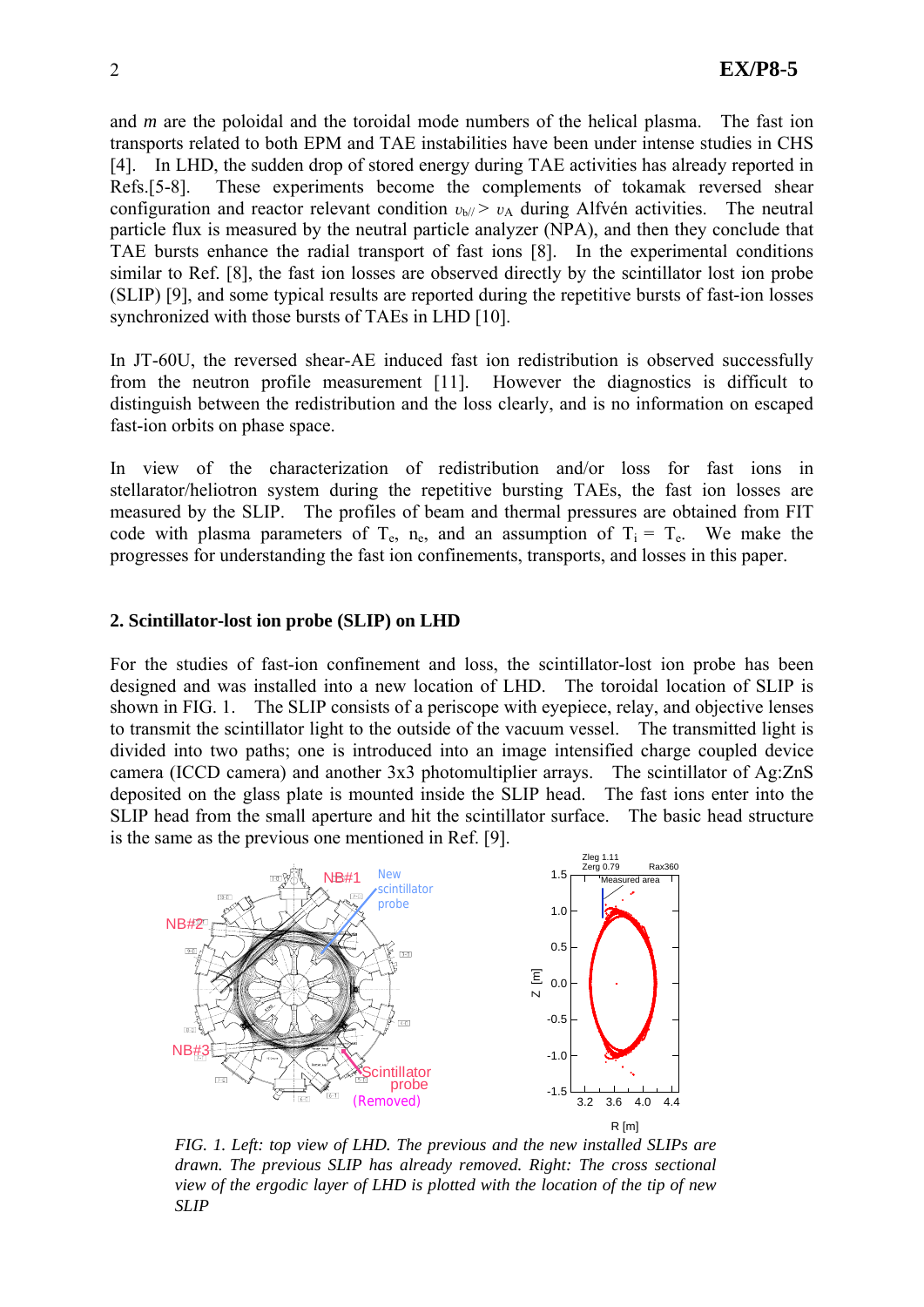The SLIP head is located outside the ergodic layer drawn in the right side of FIG. 1. The SLIP head is located at the inboard side of the vertically elongated poloidal cross section of LHD. The aperture is directed to the plasma. The diagnostic position can move to the vertical *z* direction by an air motor system. The SLIP can measure the flux, the pitch angle, and the velocity distribution of escaped fast ions at the edge region of the plasma.

### **2. Observation of bursting TAE induced fast ion losses**

LHD equips with unique negative ion based neutral beam injectors (N-NBs) at  $E_b$  of  $\sim$ 190 keV, which satisfy the reactor relevant excitation conditions of Alfvén activities with the wide parameter range of  $v_b/v_A$  from 0.3 to ~ 4.0 at the relatively low toroidal magnetic field  $B_t$  = 0.75 T. The Alfvén activities for LHD discharges have been identified during N-NB heating and features have been characterized by sophisticated studies in Refs. [5-8]. FIG. 2 (a) shows the time evolution of plasma parameters, when we observe the repetitive bursts of Alfvén activities. FIGs. 2(b) and (c) show the spectrogram of the magnetic fluctuation and the fast ion loss signal *I*<sub>SLIP</sub>, respectively, during bursting TAEs. The detected fast ion losses have the pitch angle  $(\chi = \arccos(v/v))$  of ~ 130 degrees from the image monitored by the ICCD camera. In other time window, the  $n = 2$  mode disappears, when the counter-injected NB2 with  $E_b$  of 160 keV is terminated. The bursting fast-ion losses have about every  $5 \sim 10$ ms intervals. The feature has the rise time of  $\sim$  a few hundred μs, which is almost the same rise time of magnetic fluctuations. The slow recovery time of  $5 \sim 10$  ms for fast ion loss signals in FIG.2(c) seems to be governed by  $n = 2$  down chirping mode in FIG.2(b) until the subsequent burst starts.



*FIG.2. Time evolution of fast ion losses induced by repetitive TAE bursts for n = 1 at the robust frequency of ~50 kHz and n=2 at the frequency sweeping down from 80 to a few ten kHz. (a) Discharge waveforms for N-NBs,*  $v_{b}/v_{A}$ *, beta value, and line averaged density. (b) Spectrogram of magnetic fluctuations, (c) Fast ion loss signal I<sub>SLIP</sub>. The difference of fast ion loss signal before and after TAE burst corresponds to*  $δI_{SLIP}$ *.*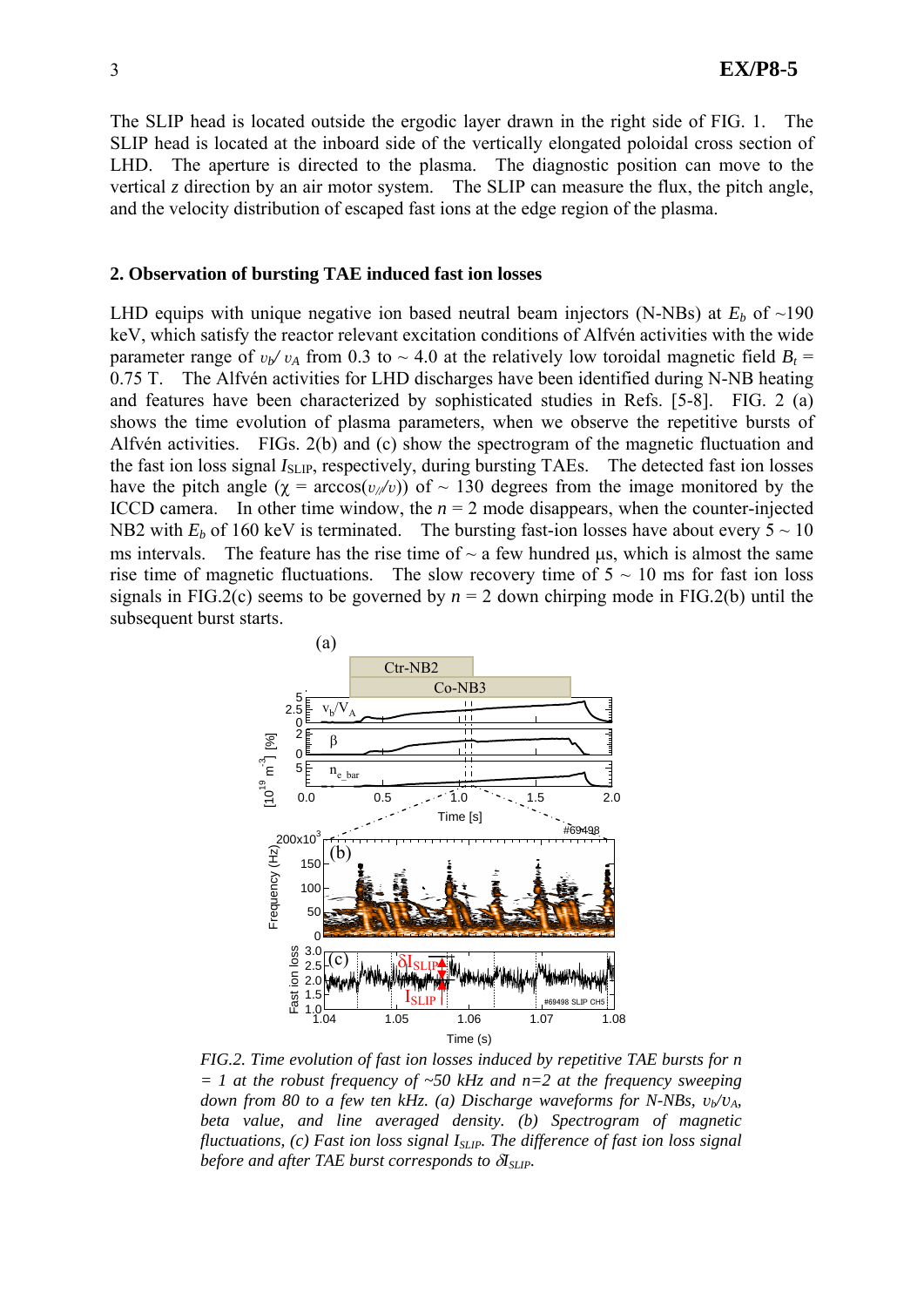The effective confinement time of energetic ions  $\tau^*$  was evaluated to be 2 ~ 3 ms during TAE bursts from the analysis of the degradation of stored energy  $W_p$  in Refs. [5, 7]. The TAE induced fast ion loss rate  $\tau_{\text{MHD}}/\tau^* = 0.7/3.0 = 0.23$  at  $t = 1.057$  s. On the other hand, the fast ion loss rate can be estimated to be  $\partial I_{SLIP} / I_{SLIP} = 0.60$ , which is much higher than  $\tau_{\text{MHD}} / \tau^*$ . Thus it is found that the loss location of fast ions is localized during TAE burst activities.

#### **3. Global confinement from stored energy and local fast ion loss**

We discuss the redistribution and the loss of fast ions from the experimental evidences. There is also a concern how to influence the confinement of thermal electrons and ions. In the discharge (shot #69494), the time evolution of plasma parameters is plotted in FIG. 3. At the discharge, the mode numbers for  $n = 1$  and 2 are picked up from the Mirnov coil signals in FIG. 4. This time evolution can be separated into two time windows from 1.0 to 1.26 s and from 1.3 to 1.49 s, corresponding to hatched regions on the figure. The earlier and the latter time windows are dominated by  $n = 2$ , and  $n = 1$ , respectively.



*FIG.3. Time trace of LHD discharge #69494. From the top, NB injection wave forms, stored energy, line averaged electron density,*  $v_b/v_A$ *, fast ion loss signal measured by SLIP, and magnetic fluctuation are plotted.*

*FIG.4. Upper graph shows the safety factor q profile for typical LHD configuration at Rax = 3.6m in the case of*  $\beta = 0$ *. Magnetic fluctuations of n = 1 at t = 1.31 ~ 1.49 s and n = 2 at t = 1.0 ~ 1.26 s for LHD discharge #69494.* 

The correlation between the global confinement (or loss) and the local fast ion losses are discussed from the drop of the stored energy  $\delta W_p$  due to TAEs for  $n = 1$  and 2 modes in FIG. 5 and the drop of the fast ion loss signal  $\partial I_{SLIP}$  in FIG. 6. Fast ion losses are enhanced during  $n = 1$  dominant case, but not clearly observed during  $n = 2$  dominant case (weak fast ion loss, so called redistribution), even though the degradation of  $W_p$  maintains the same level in both  $n = 1$  and 2 mode cases. In addition, there is no strong correlation with the magnetic fluctuation strength. This result suggests the redistribution of fast ions for  $n = 2$  case and the loss of fast ions for  $n = 1$  case (the radial transport is theoretically pointed out in Ref. [12]), and fast ion loss is strongly correlated with the locations of TAE gaps and their structures.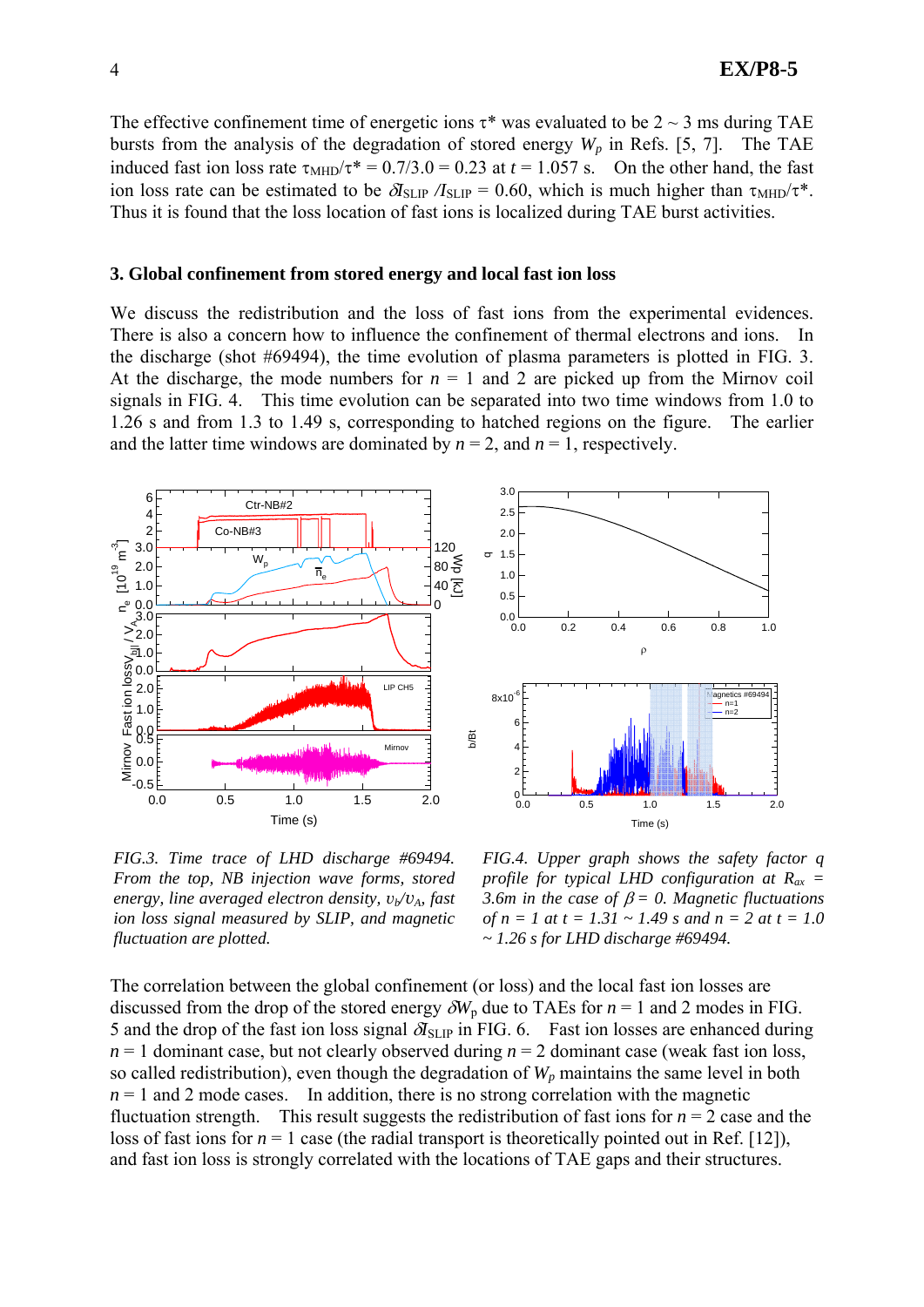



*FIG.5. Loss of stored energy*  $δW<sub>p</sub>$  *on the magnetic fluctuation level with n=1(open symbols) and n = 2(closed symbols) dominant TAE bursts.* 

*FIG.6. Dependence of TAE induced fast ion*  loss δI<sub>SLIP</sub> on the magnetic fluctuation level *with n = 1(open symbols) and n = 2(closed symbols) dominant TAE bursts.*

During two time windows for  $n = 1$  and 2 dominant cases, the pressure profiles for fast ions are calculated by the FIT code [13, 14]. As input plasma parameters of FIT code, measured  $T_e$  and n<sub>e</sub> profiles are utilized with the assumption of  $T_i = T_e$ . These thermal components are defined as the bulk components. The results show that the bulk particle pressure transits from the peaked profile ( $n = 2$  mode, FIG.7.) to the flattened profile ( $n = 1$  mode, FIG.8.).



*FIG.7. Fast ion pressure profiles for perpendicular and parallel components produced by co- and counter- NB injections obtained from FIT code. The lower graph shows the bulk (thermal) pressure profile obtained from measured Te and ne. The discharge #69494 is analyzed at*  $t = 1.0$  *s.* 



*FIG.8. The discharge #69494 is analyzed at t = 1.3 s during counter NB injection. The bulk (thermal) component is affected and flattened during Alfvén activities, compared with that in FIG.7.*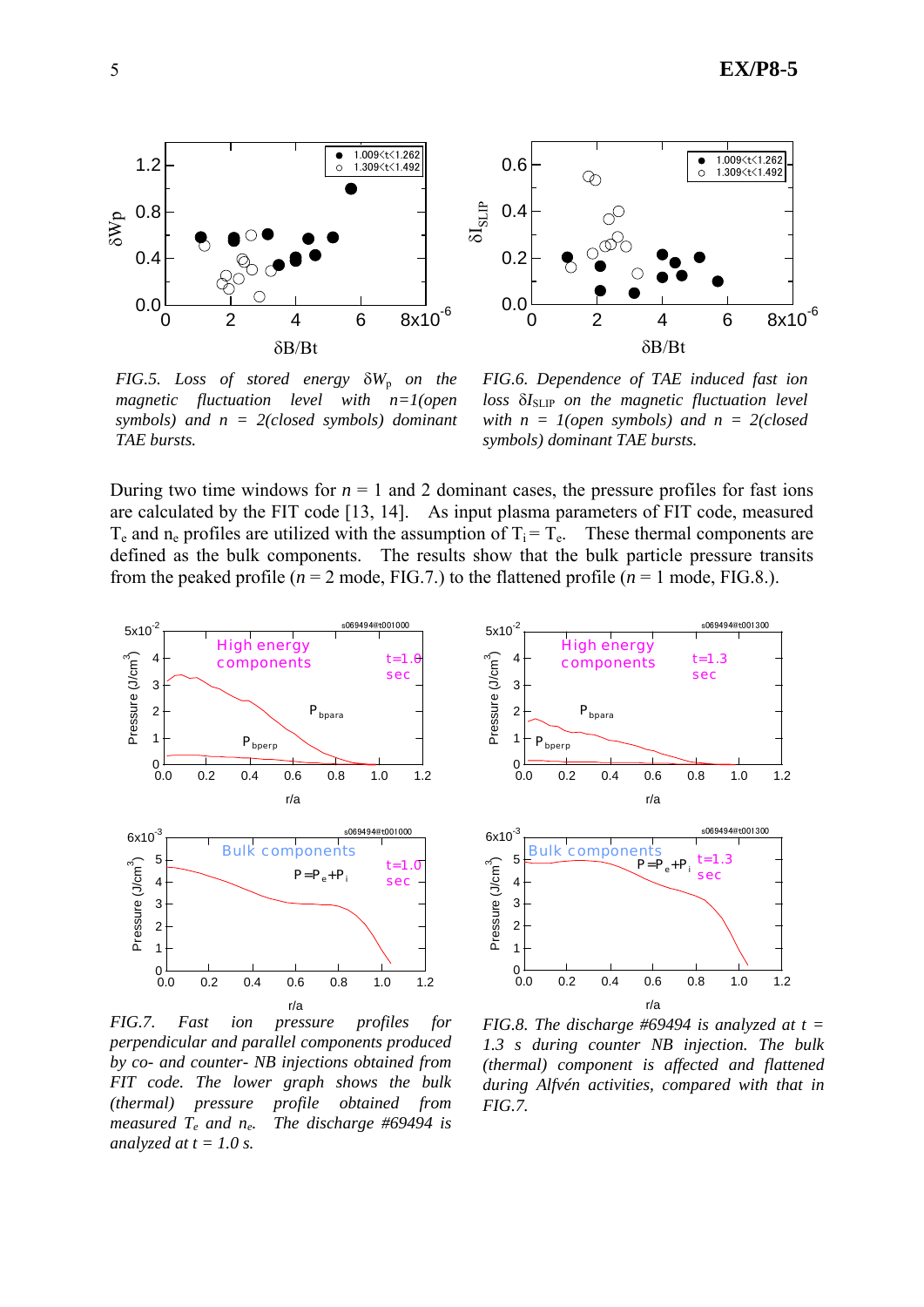The distribution for bulk particles is affected strongly by TAE excitation. This feature is different from the case in Ref. [15], because they reported that the flattened profile is observed for the beam components, not for the bulk particles. The main reason that the beam pressure profiles are not flattened is considered that FIT code does not include the effect of Alfvén activities on the beam pressure profiles.

### **4. Instabilities - fast ion interaction and orbit loss of fast ions**

For understanding fast-ion transports, the fast ion orbit is computed in backward time direction using the pitch angle  $\gamma$  = 130 degrees and fast ion energy  $E_b$  = 150 keV measured in FIG.9. This calculation can find out the origin of fast ions detected here. The fast ion, which starts at SLIP head, passes surely through the TAE gap locations. The interaction with disturbed fields due to TAE activities leads to a change of pitch angle as well as the subsequent fast ion loss near the boundary between confinement and loss on velocity space.



*FIG.9. Fast ion loss on the scintillator for the discharge #69498 at t = 0.66 s. The pitch angle is around 130 degrees and gyro radii ~3-10 cm. This information is used to compute the fast ion orbit in backward time direction to find the origin of fast ions.*

The repetitive bursts of TAEs are explained by the theoretical model, which so called "predator-prey" relationship [16]. The numerical simulation in tokamak has already been carried out [17], and then the predator- prey model behaves the similar repetitive bursts of TAEs. Our experiments would be described by the same physical picture. The NBs are injected to the plasma, and then the beam pressure profile of beam ions grows gradually and reaches the equilibrium of the beam pressure. The beam driven TAE changes the profile of the beam pressure, and this change leads to the fast ion loss. The lower beam pressure due to the fast ion loss can grow the beam pressure up to the equilibrium again. This loop is repeated during NB injection in the case of repetitive TAE bursts. This phenomenon is found to follow the fast ion redistribution and loss.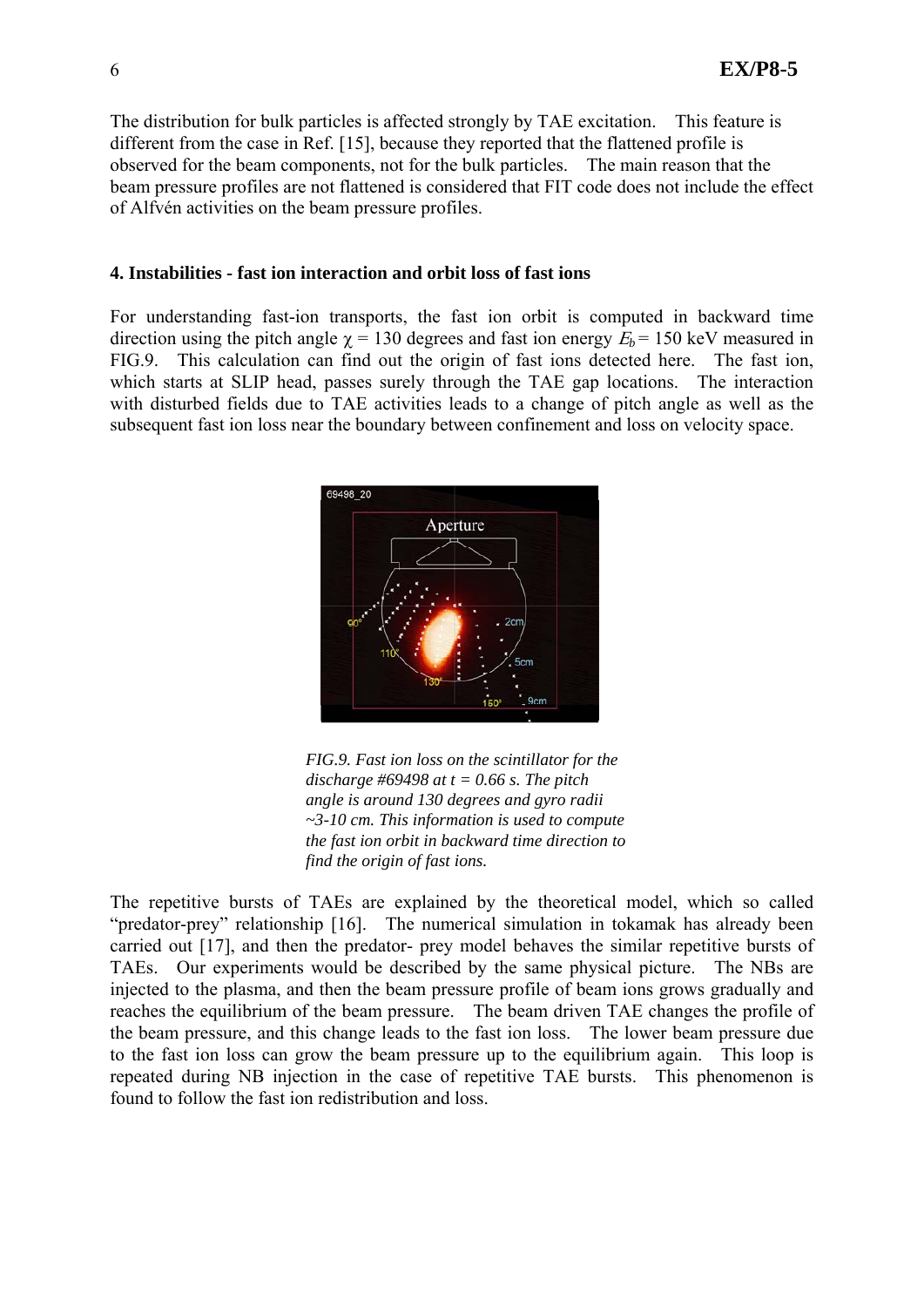## **4. Conclusion**

The fast ion losses are studied by the measurement of the SLIP in LHD in the presence of the TAE activities under the reactor relevant condition,  $v_{b}/v_A > 0.3 \sim 4$ .

- From the magnetic fluctuations, the TAE frequencies of low n modes range from 50 to 100 kHz. During the repetitive TAE bursts, the rise time of fast-ion loss signal for one burst event is about less than  $300\mu s$ . The burst interval is ~10ms. The repetitive bursts for fast-ion losses are correlated with the TAE bursts. Therefore the TAE activities exhaust the fast-ions toward outside of plasma confined region.
- The TAE induced losses (global losses  $(W_p)$  and fast ion losses  $(\partial I_{LP})$ ) are observed. TAE activities recognize two categories,
	- $W_p$  degrades, following fast ion loss<br>–  $W_p$  degrades, following no significan
	- *W*p degrades, following no significant fast ion loss (redistribution)

This feature is strongly related to the spatial structure of mode location of TAEs in plasmas rather than the beam pressure profile.

• The profile of bulk (thermal electron and ion) pressure is flattened during TAE bursts. At that time it is found that the resulting fast ion loss is enhanced. However since the SLIP diagnostics is local measurements, the careful analyses are still required.

### **Acknowledgments**

One of authors (M. N.) would like to thank Drs. D. S. Darrow and E. D. Fredrickson at PPPL for their advice. This work was supported by a Grant-in-Aid for Scientific Research on Priority Areas "Advanced Diagnostics for Burning Plasmas" from the Ministry of Education, Culture, Sports, Science and Technology, Japan: Nos.18035014 and 20026008 and NIFS collaboration research programs: NIFS08KCHR004 and NIFS08ULRR511.

### **5. References**

- [1] K. L. Wong, R. J. Fonck, S. F. Paul, D. R. Roberts, E. D. Fredrickson, R. Nazikian, H. K. Park, M. Bell, N. L. Bretz, R. Budny, S. Cohen, G. W. Hmmett, F. C. Jobes, D. M. Meade, S. S. Medley, D. Mueller, Y. Nagayama, D. K. Owens, E. J. Synakowski, Phys. Rev. Lett. **66** (1991) 1874-1877.
- [2] M. Garacía-Muñoz, H. –U. Fahrbach, S. Günter, V. Igochine, M. J. Mantsinen, M. Maraschek, P. Martin, P. Piovesan, K. Sassenberg, H. Zohm, Phys. Rev. Lett. **100** (2008) 055005.
- [3] M. Takechi et al., J. Plasma Fusion Res. SERIES **1**, (1998) 270.
- [4] M. Isobe, K. Toi, H. Matsushita, K. Goto, C. Suzuki, K. Nagaoka, N. Nakajima, S. Yamamoto, S. Murakami, A. Shimizu, Y. Yoshimura, T. Akiyama, T. Minami, M. Nishiura, S. Nishimura, D. S. Darrow, D. A. Spong, K. Shinohara, M. Sasao, K. Matsuoka, S. Okamura, the CHS team, Nucl. Fusion, **46** (2006) S918-S925.
- [5] K. Toi, S. Ohdachi, S. Yamamoto, N. Nagajima, et al., Nucl. Fusion **44** (2004) 217-225.
- [6] K Toi, S Yamamoto, N Nakajima, S Ohdachi, S Sakakibara, M Osakabe, S Murakami, K Y Watanabe, M Goto, K Kawahata, Ya I Kolesnichenko, S Masuzaki, S Morita, K.